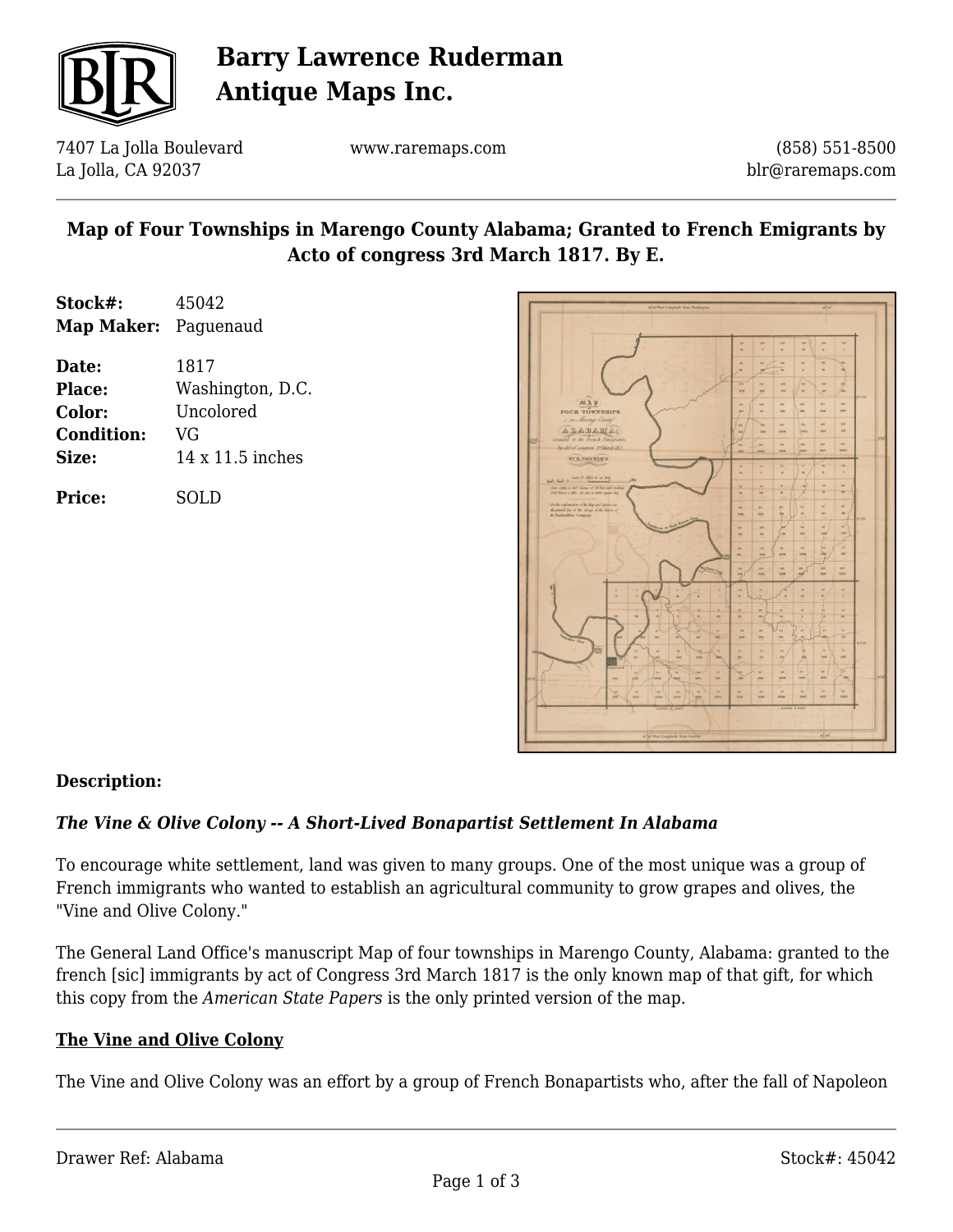

# **Barry Lawrence Ruderman Antique Maps Inc.**

7407 La Jolla Boulevard La Jolla, CA 92037

www.raremaps.com

(858) 551-8500 blr@raremaps.com

## **Map of Four Townships in Marengo County Alabama; Granted to French Emigrants by Acto of congress 3rd March 1817. By E.**

Bonaparte and the Bourbon Restoration, attempted to establish an agricultural settlement growing wine grapes and olive trees in the Alabama wilderness. The area that they settled later became Marengo and Hale Counties In Alabama.

The Colony was started by the French Emigrant Association, made up of high-ranking officials and followers of Napoleon fearing for their lives after the restoration of Louis XVIII to the French throne. In the Fall of 1816 the group, headed by the former General Charles Lallemand, decided to petition Washington, D.C. for four townships in Alabama.

They began scouting the western frontiers of the Southern United States for an appropriate place upon which to establish their endeavor, selecting a location at the confluence of the Black Warrior and Tombigbee Rivers. Congress agreed to allow the settlement and on March 3, 1817, approved an act that granted them four contiguous townships of land for the price of \$2 per acre on the condition that they cultivate grapes and olives. The agricultural condition was included because of concerns that several other Bonapartist colonies in the world were thought to be little more than military operations with the intention of returning Napoleon to power.

The colonists first arrived in Philadelphia, Pennsylvania, where the largest group of settlers chartered the schooner *McDonough*, to sail to Mobile, Alabama. They arrived in Mobile in late May 1817 and began the ascent up the rivers, arriving at their destination of Ecor Blanc, on the Tombigbee River by 14 July, 1817.

Most prominent and wealthiest among the immigrants was Count Charles Lefebvre Desnouettes, who had been a cavalry officer with the rank of Lieutenant-General under Napoleon. He was to serve as the leader of the colony. Other prominent settlers included Lieutenant-General Baron Henri-Dominique Lallemand, brother of Charles, Count Bertrand Clausel, Joseph Lakanal, Simon Chaudron, Benoît Chassériau, Pasqual Luciani, Colonel Jean-Jerome Cluis, Jean-Marie Chapron, Colonel Nicholas Raoul, and Frederic Ravesies.

The colonists, comprising about 200 people, soon established the town of Demopolis, or "City of the People", on top of White Bluff, but following a survey in August 1818, they learned that their actual land grants began less than a mile to the east of their newly cleared land. After abandoning the settlement of Demopolis, they soon established two other towns, Aigleville and Arcola. Aigleville was named in honor of Napoleon's ensign, featuring an eagle. Arcola was named for the Battle of the Bridge of Arcole, site of a Napoleonic victory in 1796. Arcola became the largest town in the colony.

The colonists soon discovered that their land was not suited for the growth of Grapes and Olives necessary to fulfill the condition placed by Congress on their grants. The colony sent a representative, Charles Villar, to Washington to plead their case. Congress modified the grant by supplementary act on April 26, 1822,